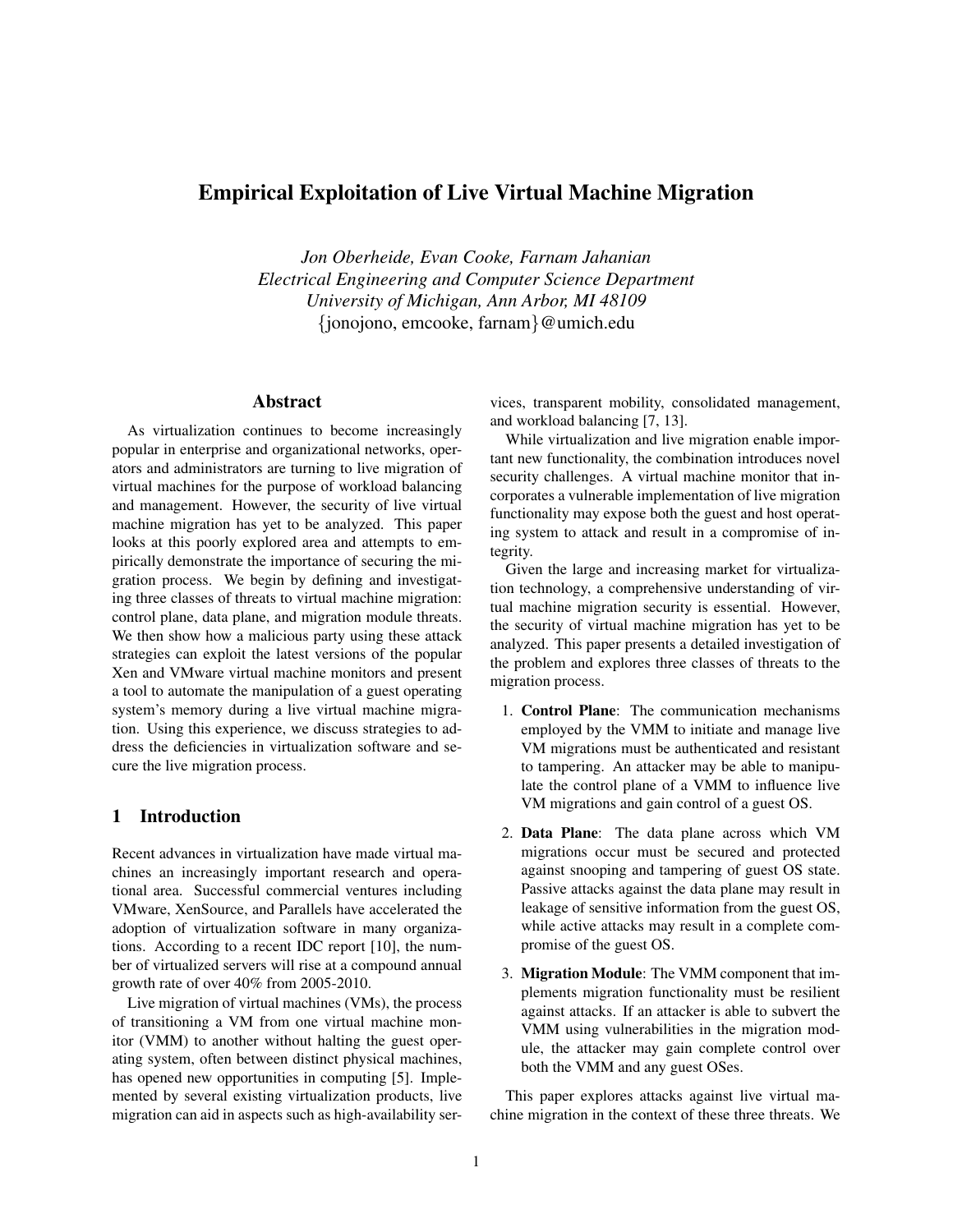

Figure 1: An example of a man-in-the-middle attack against a live VM migration.

present several practical attacks against the migration functionality of the latest versions<sup>1</sup> of the Xen  $[1]$  and VMware [12] virtualization products and develop a tool to automate the manipulation of a guest virtual machine's memory during live migration. Using this experience, we discuss strategies to address the deficiencies in virtualization software and secure the live migration process.

### 2 Background

Virtual machines and virtualization technology provide numerous technical and cost advantages [4]. However, the use of virtualization also introduces a novel set of security challenges [8]. In particular, there are novel concerns associated with virtual environments such as securing large numbers of virtual machines, securing a diverse range of operating systems and applications across virtual images, and securing mobile virtual machines that may move between different physical hosts and networks.

There are many ways in which a virtual machine can be moved from one VMM to another. Since virtual systems are typically stored as regular files on disk, the files associated with a halted system can be copied to another VMM using a network or using portable storage devices such as USB drives. In addition to the migration of halted virtual systems, many popular VMMs support *live migration*, the process of transitioning a VM from one virtual machine monitor to another without halting the guest operating system.

While various virtual machine monitors have different wire protocols for live migration, the underlying algorithms are similar. Live migration techniques [5, 9, 17] usually begin by copying memory pages of the VM across the network from the source VMM to the destination while the VM continues to run within the source VMM. This process continues as pages are dirtied by the VM. When the source VMM reaches a threshold and deems that no additional significant progress is being made in the transferring of dirty pages, it will halt the VM, send the remaining memory pages, and signal the destination VMM to resume the execution of the VM. The point at which the VMM decides to halt the source VM and copy the remaining pages is usually an implementation-specific heuristic that attempts to balance and minimize both the duration of migration and the downtime of the migrating VM. Other variations include the destination VMM resuming the VM early and requesting pages from the source VMM on-demand [14].

While one might assume that networks across which VM images are migrated are secure, this is not an entirely safe assumption anymore. As live VM migration becomes more common in many organizations, it is likely that the migration transit path may span multiple commodity networks and significant geographic distances. Indeed, virtual machines have been successfully migrated across continents with application downtimes as low as 1 to 2 seconds [15]. In addition, a compromised system inside a network employing live migrations can facilitate untrusted access to migrating VM images. The ability to view or modify data associated with live migrations or influence the migration services on source and destination VMMs raises several important security questions [11]. In the next section we elaborate on the some of these threats.

## 3 Migration Attack Classes

In this section, we introduce three classes of threats to live virtual machine migration and describe several attacks applicable to each.

## 3.1 Control Plane

The communication mechanisms employed by the VMM to initiate and manage live virtual machine migrations must be authenticated and resistant to tampering. In addition, the protocols used in the control plane must be protected against spoofing and replay attacks. A lack of

<sup>&</sup>lt;sup>1</sup>At the time of writing, the latest version of Xen is  $3.1.0$  and the latest version of VMware is Virtual Infrastructure 3.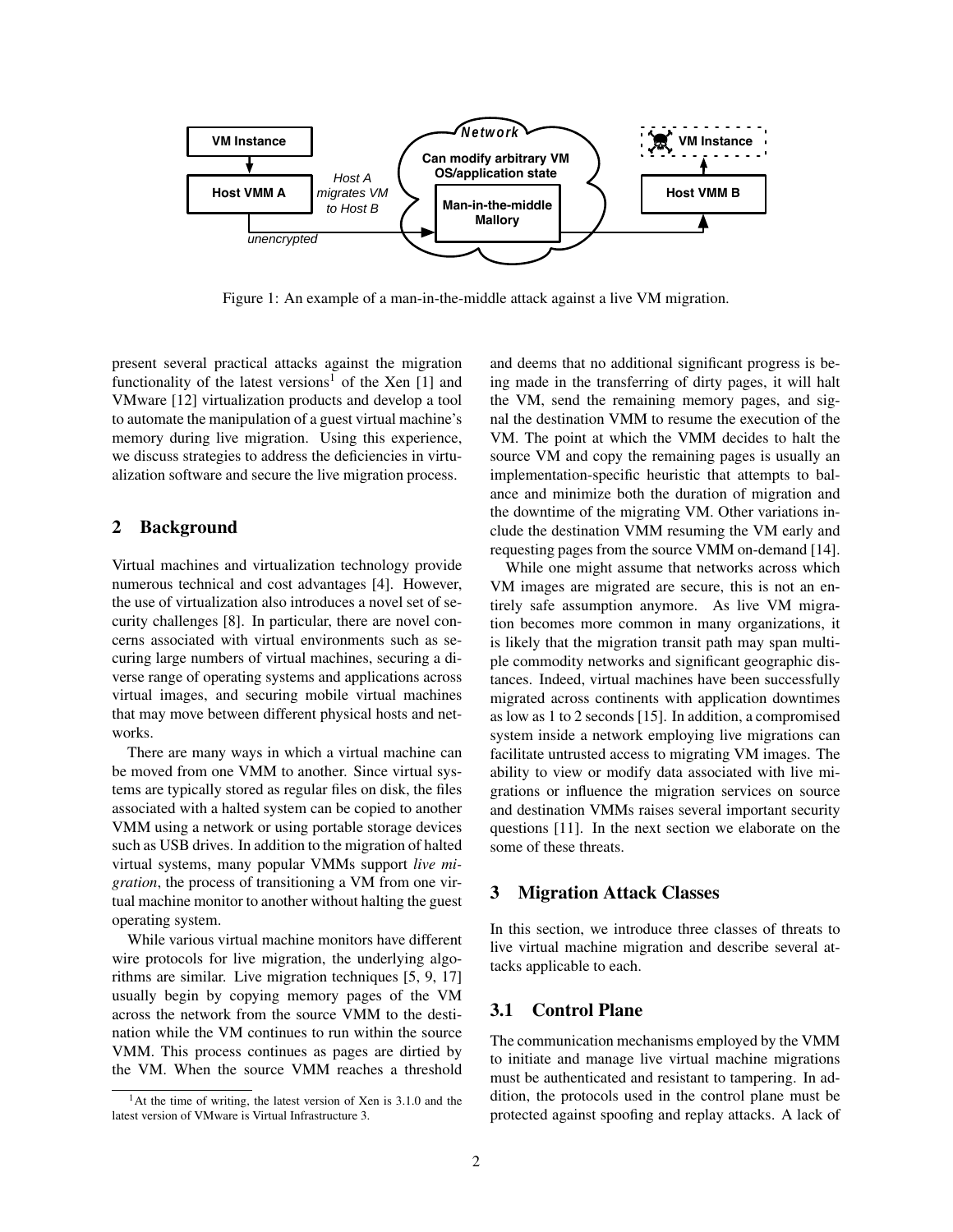proper access control may allow an attacker to arbitrarily initiate VM migrations.

- Incoming Migration Control: By initiating unauthorized incoming migrations, an attacker may cause guest VMs to be live migrated to the attacker's machine and gain full control over guest VMs.
- Outgoing Migration Control: Similarly, by initiating outgoing migrations, an attacker may migrate a large number of guest VMs to a legitimate victim VMM, overloading it and causing disruptions or a denial of service.
- False Resource Advertising: In an environment where live migrations are initiated automatically to distribute load across a number of servers, an attacker may be able to falsely advertise available resources via the control plane. By pretending to have a large number of spare CPU cycles, the attacker may be able to influence the control plane to migrate a VM to a compromised VMM.

As most existing VM products rely on manual intervention to initiate a migration, their access control mechanisms for the control plane are simplistic. For example, Xen employs a whitelist of host addresses allowed to perform migrations. However, as automatic migrations for load-balancing between many machines become more common, potentially across multiple administrative domains and between unpredictable host addresses, mechanisms for policing the control plane must be introduced and maintained.

## 3.2 Data Plane

The data plane across which VM migrations occur must also be secured and protected against snooping and tampering in order to protect the VM's state. An attacker may be able to logically position himself in the migration transit path using a number of techniques such as ARP spoofing, DNS poisoning, and route hijacking. With such a position, an attacker can conduct a man-in-themiddle attack as illustrated in Figure 1.

- Passive Snooping: Passive attacks against the data plane may result in leakage of sensitive information. By monitoring the migration transit path and associated network stream, an attacker can extract information from the memory of the migrating VM such as passwords, keys, application data, and other protected resources.
- Active Manipulation: One of the most severe attacks, an inline attacker may manipulate the memory of a VM as it is migrated across the network.

Such a man-in-the-middle attack may result in a complete and covert compromise of the guest OS.

Even if proper encryption and identity management is used, it still may be possible for an attacker to gain valuable information from snooping on a migration stream. For example, an attacker may be able to uniquely identify guest VMs based on characteristics of the migration flow, such as size and duration, and identify the endpoint VMMs involved in the migration. This information may aid an attacker in targeting a later attack against a specific VM or critical infrastructure supporting that VM.

As we will demonstrate in the next section, popular VMMs deployed in production networks, such as Xen and VMware, fail to implement even simple data plane protection to ensure guest OS integrity during live migration and are vulnerable to attack.

### 3.3 Migration Module

The VMM component that implements live migration functionality must also be resilient to attacks. As the migration module provides a network service over which a VM is transferred, common software vulnerabilities such as stack, heap, and integer overflows can be exploited by a remote attacker to subvert the VMM. Given that VM migration may not commonly be viewed as a publicly exposed service, the code of the migration module may not be scrutinized as thoroughly as other code.

While such attacks are common across all types of software, special attention should be focused on the security of a VMM's migration module. As the VMM controls all the guest operating systems running within it, the severity of a VMM vulnerability is much greater than most normal software. If an attacker is able to compromise a VMM through its migration module, the integrity of any guest VMs running within the VMM, and any VMs that are migrated to that VMM in the future, may also become compromised.

As we will discuss in the next section, a brief audit of Xen's migration module resulted in multiple vulnerabilities that may compromise the VMM.

### 4 Implementation and Evaluation

We developed a tool, *Xensploit*, to perform man-in-themiddle attacks on the live migration of virtual machines. The tool operates by manipulating the memory of a VM as it traverses the network during a live migration. Xensploit is based on the fragroute [6] framework.

While its name is influenced by the first VMM (Xen) we applied it to, Xensploit is able to manipulate VMware migrations as well. In the following evaluations, we demonstrate attacks against the data plane class of both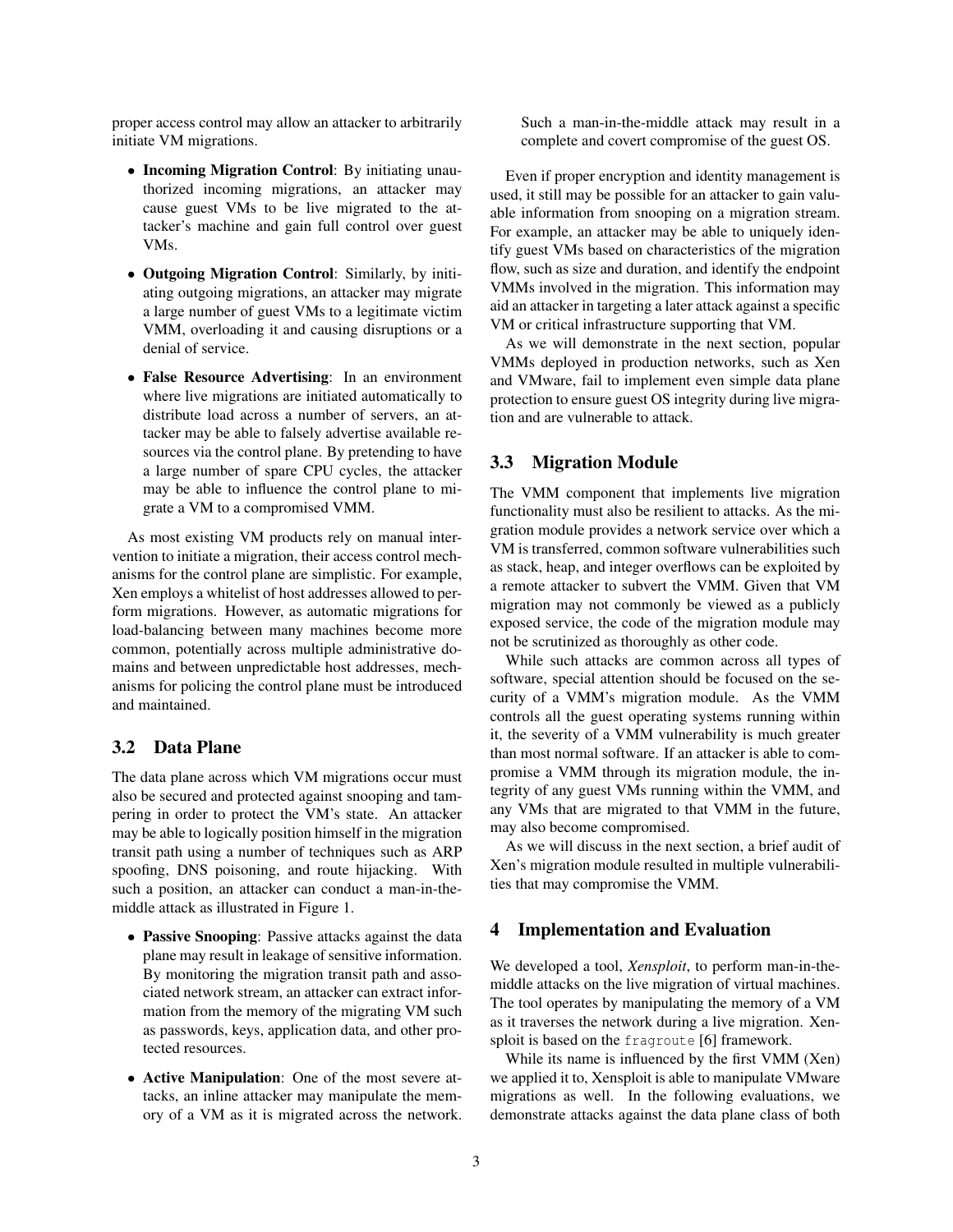the Xen and VMware VMMs. In addition, we explore attacks against the migration module of Xen, resulting from multiple vulnerabilities discovered through an audit of Xen's migration code.

### 4.1 Attack Evaluation

### 4.1.1 Simple Memory Manipulation

To evaluate Xensploit, we performed a simple proof-ofconcept manipulation during the live migration of a Xen VM. In Xen terminology, a host VMM is known as a dom0 domain while guest VMs are known as domU domains. Our testbed consisted of three machines: the source dom0, the destination dom0, and a malicious node running Xensploit. We started a new guest domU, the domain to be migrated, within the source dom0. Inside domU, we executed a test process that simply prints a "Hello World" string to the terminal each second.

```
1180795919.260261: Hello World!
1180795920.270992: Hello World!
1180795921.281870: Hello World!
```
The live migration was then triggered to move domU from the source dom0 to the destination dom0. As the memory pages of the running guest OS are transmitted over the network and pass through the malicious node running Xensploit, the "Hello World" string is replaced with our custom value.

```
1180795921.920290: Xensploited!
1180795922.932574: Xensploited!
1180795923.942636: Xensploited!
```
In a matter of seconds, the guest OS has been seamlessly migrated to the destination dom0. As expected, Xensploit's man-in-the-middle attack was successful and the memory of our test process has been manipulated, resulting in the new string being printed to the terminal of the guest OS within the destination dom0.

#### 4.1.2 sshd Authentication Manipulation

As a more advanced and practical example of our tool, we instrumented Xensploit to manipulate the memory of the *Secure Shell daemon* (sshd) process of a guest VM during a live migration. Instead of performing the attack on Xen again, we switched our deployment to VMware Virtual Infrastructure [16] to demonstrate Xensploit's flexibility. Our testbed consisted of four machines: the source and destination VMMs both running VMware ESX Server 3.0.1, a management node running VMware Virtual Infrastructure Client/Server 2.0.1 to manage the VMMs and initiate the migration, and the malicious node running Xensploit.

Before initiating the migration, we attempted to ssh to the guest OS running within the source VMM. The sshd process was configured to only allow authentication of the type PubkeyAuthentication. As our public key was not in the root user's .ssh/authorized\_keys file, access was denied.

jonojono@apollo ˜ \$ ssh root@testvm1 Permission denied (publickey,keyboard-interactive).

We then initiated the live migration via the Virtual Infrastructure Client and performed the man-in-themiddle attack using Xensploit. Specifically, the inmemory object code of the sshd process, originating from user key allowed2 function in *auth2-pubkey.c*, is manipulated during migration to successfully authenticate any incoming ssh logins.

As seen below, after Xensploit's attack, our attempt to ssh to the VM succeeds due to the manipulated sshd process.

```
jonojono@apollo ˜ $ ssh root@testvm1
Last login: Tue Jun 5 19:25:19 2007 from localhost
testvm1 ˜ #
```
These examples of manipulating the memory of the guest OS are just a small subset of the possible attacks designed to evaluate our Xensploit tool. Much more insidious man-in-the-middle attacks can be performed such as transparently slipping a rootkit into kernel memory during the live migration.

#### 4.1.3 Xen Migration Module

While exploring the Xen source code, we discovered multiple issues which fall into the migration module class of live migration threats. The vulnerabilities are present in Xen's VMM migration routines, specifically the code in *xen-3.1.0 src/tools/libxc/xc domain restore.c*, which is used to restore an incoming migration to operational state.

As we previously mentioned, exploitable vulnerabilities in a VMM are especially serious as the integrity of all the currently hosted VMs, and any VMs migrated to the exploited VMM in the future, may be compromised. One vulnerability exploits an integer signedness issue resulting in a stack overflow, and yet another involves a malloc() integer overflow resulting in a potential heap overflow. These two issues may allow a remote attacker to achieve privileged code execution and completely compromise the Xen VMM and host machine.

The vulnerabilities have been reported to the Xen-Source development team and will be resolved in an upcoming release. Further details regarding the specific routines affected can be found in Appendix A.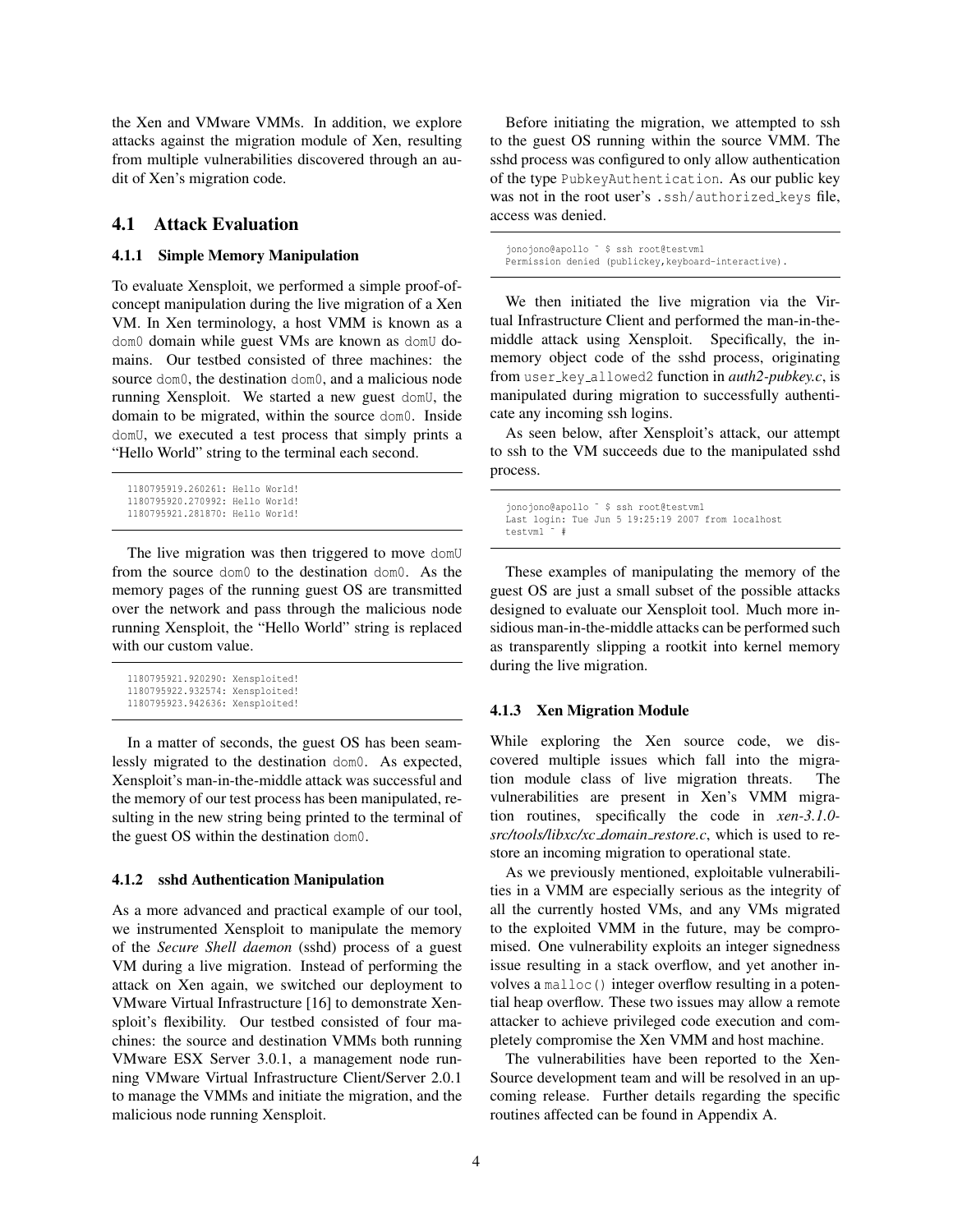## 5 Discussion

This paper has empirically demonstrated how two of the most popular and widely deployed VMMs, Xen and VMware are vulnerable to practical attacks targeting their live migration functionality. These threats are cause for concern and require that appropriate solutions be applied to each class of live migration threats.

In order to support the secure migration of virtual machines, mutual authentication of the source and destination VMMs, as well as any management agents, must be performed to protect the control plane communications. Flexible access control policies should allow administrators to manage migration privileges. The data plane over which the migration occurs must be secured against snooping and manipulation of the state of migrating VMs. Solutions include protecting the transit path using encryption or using a separate physical or virtual network to partition and isolate migration traffic from potential threats. While encrypting the migration may seem like a trivial solution to implement, effectively maintaining a public key infrastructure to ensure mutual authentication will add significant complexity to VM management software and may be infeasible for certain deployments. Finally, robust secure coding methods such as input validation, privilege separation, type-safe languages, and frequent code audits can help reduce the chance of compromises of the migration module of a VMM.

Traditionally, a breach in network security results in a compromise of *data* integrity. However, when dealing with virtual machine migration of full operating systems, a breach in the network can result in not only a compromise of *data*, but also *host* integrity. This fundamental shift in the threat model of a network may require re-thinking existing access control and isolation mechanisms. Fine-grained network access control systems such as SANE [3] may provide sufficiently flexible policies to address such a threat model. Beyond VLANs, complete virtualization of network resources [2] throughout the stack may allow isolation for secure migrations and may provide an inherent complement to host virtualization.

### References

- [1] P. Barham, B. Dragovic, K. Fraser, S. Hand, T. Harris, A. Ho, R. Neugebauer, I. Pratt, and A. Warfield. Xen and the art of virtualization. *Proceedings of the nineteenth ACM symposium on Operating systems principles*, pages 164–177, 2003.
- [2] A. Bavier, N. Feamster, M. Huang, L. Peterson, and J. Rexford. In VINI veritas: realistic and controlled network experimentation.

*Proceedings of the 2006 conference on Applications, technologies, architectures, and protocols for computer communications*, pages 3–14, 2006.

- [3] M. Casado, T. Garfinkel, A. Akella, M.J. Freedman, D. Boneh, N. McKeown, and S. Shenker. SANE: A Protection Architecture for Enterprise Networks. *Proceedings of the 15th USENIX Security Symposium*, 2006.
- [4] P.M. Chen and B.D. Noble. When virtual is better than real. *Proceedings of the 2001 Workshop on Hot Topics in Operating Systems (HotOS)*, pages 133–138, 2001.
- [5] C. Clark, K. Fraser, S. Hand, J.G. Hansen, E. Jul, and C. Limpach. Live Migration of Virtual Machines. *Proceedings of the 2nd USENIX Symposium on Networked Systems Design and Implementation*, 2005.
- [6] Dug Song. fragroute. http://www.monkey.org/˜dugsong/ fragroute.
- [7] A. Ganguly, A. Agrawal, P.O. Boykin, and R. Figueiredo. WOW: Self-Organizing Wide Area Overlay Networks of Virtual Workstations. *Proceedings of the 15th IEEE International Symposium on High Performance Distributed Computing (HPDC)*, pages 30– 41, 2006.
- [8] T. Garfinkel and M. Rosenblum. When Virtual is Harder than Real: Security Challenges in Virtual Machine Based Computing Environments. *10th Workshop on Hot Topics in Operating Systems*, 2005.
- [9] J.G. Hansen and E. Jul. Self-migration of operating systems. *Proceedings of the 11th workshop on ACM SIGOPS European workshop: beyond the PC*, 2004.
- [10] IDC. Virtualization and multicore innovations disrupting the worldwide server market. http://www.idc.com/getdoc.jsp? containerId=prUS20609907, March 2007.
- [11] M. Kozuch, M. Satyanarayanan, I. Res, and PA Pittsburgh. Internet suspend/resume. *Mobile Computing Systems and Applications, 2002. Proceedings Fourth IEEE Workshop on*, pages 40– 46, 2002.
- [12] M. Nelson, B.H. Lim, and G. Hutchins. Fast Transparent Migration for Virtual Machines. *Proceedings of the USENIX 2005 Annual Technical Conference*, 2005.
- [13] P. Ruth, J. Rhee, D. Xu, R. Kennell, and S. Goasguen. Autonomic Live Adaptation of Virtual Computational Environments in a Multi-Domain Infrastructure. *IEEE Int'l Conf. on Autonomic Computing (ICAC'06)*, 2006.
- [14] C.P. Sapuntzakis, R. Chandra, B. Pfaff, J. Chow, M.S. Lam, and M. Rosenblum. Optimizing the Migration of Virtual Computers. *Proceedings of the 5th Symposium on Operating Systems Design and Implementation*, 2002.
- [15] F. Travostino, P. Daspit, L. Gommans, C. Jog, C. de Laat, J. Mambretti, I. Monga, B. van Oudenaarde, S. Raghunath, and P. Yonghui Wang. Seamless live migration of virtual machines over the MAN/WAN. *Future Generation Computer Systems*, 22(8):901–907, 2006.
- [16] VMware. Virtual infrastructure 3. http://www.vmware.com/ products/vi.
- [17] T. Wood, P. Shenoy, A. Venkataramani, and M. Yousif. Black-box and Gray-box Strategies for Virtual Machine Migration. *Proceedings of the 4th USENIX Symposium on Networked Systems Design and Implementation*, 2007.